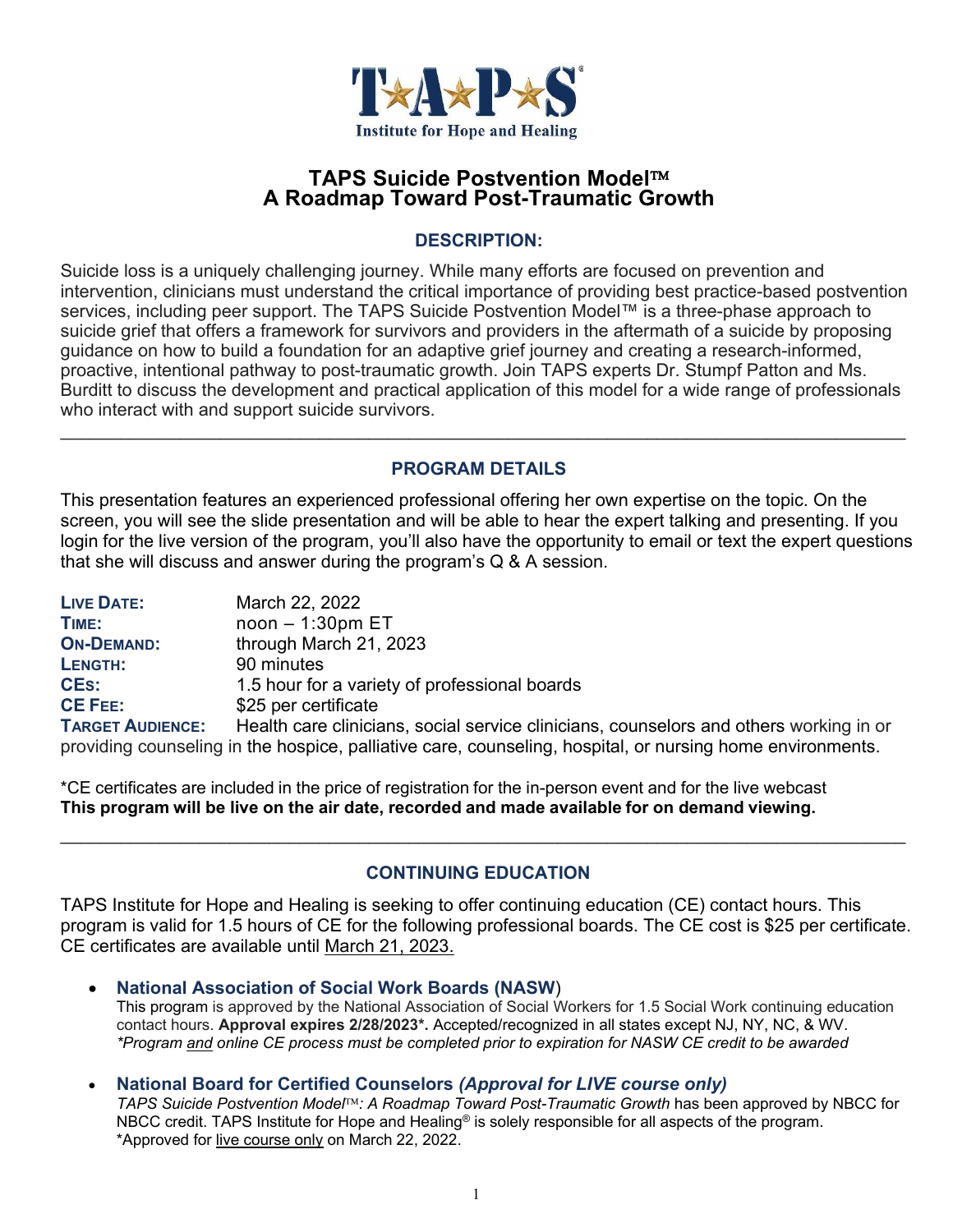**Montana Nurses Association (an accredited approver by the American Nurses Credentialing Center's Commission on Accreditation**)

*This nursing continuing professional development activity was approved by Montana Nurses Association, an accredited approver with distinction by the American Nurses Credentialing Center's Commission on Accreditation.*

**Commission for Case Manager Certification (CCMC)**

This program has been pre-approved by the Commission for Case Manager Certification to provide continuing education credit to Certified Case Managers (CCMs). The course is approved for 1.5 CE contact hour(s).

**Association for Death Education and Counseling (ADEC)**

The Association for Death Education and Counseling® has deemed this program as counting toward the continuing education requirements for the ADEC CT and FT programs.

 **The American Institute of Health Care Professionals, Inc. and the American Academy of Grief Counseling**

This continuing education program has been approved by The American Institute of Health Care Professionals, Inc. & The American Academy of Grief Counseling for 1.5 contact hours of continuing education credits.

- **Academy of Professional Funeral Service Practice (APFSP)** Approved for 1.5 Contact Hours (APFSP Category B, 0.15 CEUs, Instructor Led/Web).
- **Association of Professional Chaplains**

Association of Professional Chaplains does not pre-approve programs; a Certificate of Attendance will be issued and may be submitted to the board for use in reporting continuing education hours

**Certificate of Attendance**

\*Approval numbers will be provided on CE certificate

#### **TECHNICAL REQUIREMENTS**

\_\_\_\_\_\_\_\_\_\_\_\_\_\_\_\_\_\_\_\_\_\_\_\_\_\_\_\_\_\_\_\_\_\_\_\_\_\_\_\_\_\_\_\_\_\_\_\_\_\_\_\_\_\_\_\_\_\_\_\_\_\_\_\_\_\_\_\_\_\_\_\_\_\_\_\_\_\_\_\_\_\_\_\_\_\_\_\_\_\_\_\_\_\_\_\_\_\_\_\_\_\_\_\_\_\_\_\_\_\_

To view this online program, you will need a computer and screen, reliable internet access, and speakers. If you are showing to a large group, you will need a way to project on a large screen and a sound amplification system. Please test your system ahead of time to ensure you have the capabilities to view and hear the program, as HFA does not provide refunds on registration. Please be sure to test on the SAME equipment you will use on the day of the program viewing.

TEST LINK for Audio and Video: https://zoom.us/test

**Technical Questions?** Please go to https://zoom.us/ and click "support"

#### **REGISTRATION**

 $\_$  , and the contribution of the contribution of the contribution of the contribution of the contribution of  $\mathcal{L}_\text{max}$ 

There is no registration fee for this program.

Register directly online at http://suicidepostvention.eventbrite.com,or contact TAPS Institute for Hope and Healing<sup>®</sup> at 800-959-5277 or email Institute@taps.org.

Course materials will be emailed to registered users and will also be available on the TAPS Institute for Hope and Healing<sup>®</sup> website at https://www.taps.org. Materials include log-in information (viewing instructions and technical information), CE instructions, the program's slides, and additional program material. *Information will be posted and/or emailed as soon as they become available.*

#### **LEARNING OBJECTIVES**

\_\_\_\_\_\_\_\_\_\_\_\_\_\_\_\_\_\_\_\_\_\_\_\_\_\_\_\_\_\_\_\_\_\_\_\_\_\_\_\_\_\_\_\_\_\_\_\_\_\_\_\_\_\_\_\_\_\_\_\_\_\_\_\_\_\_\_\_\_\_\_\_\_\_\_\_\_\_\_\_\_\_\_\_\_

After this presentation, participants will be able to:

1. Identify key elements of the TAPS three-phase Suicide Postvention Model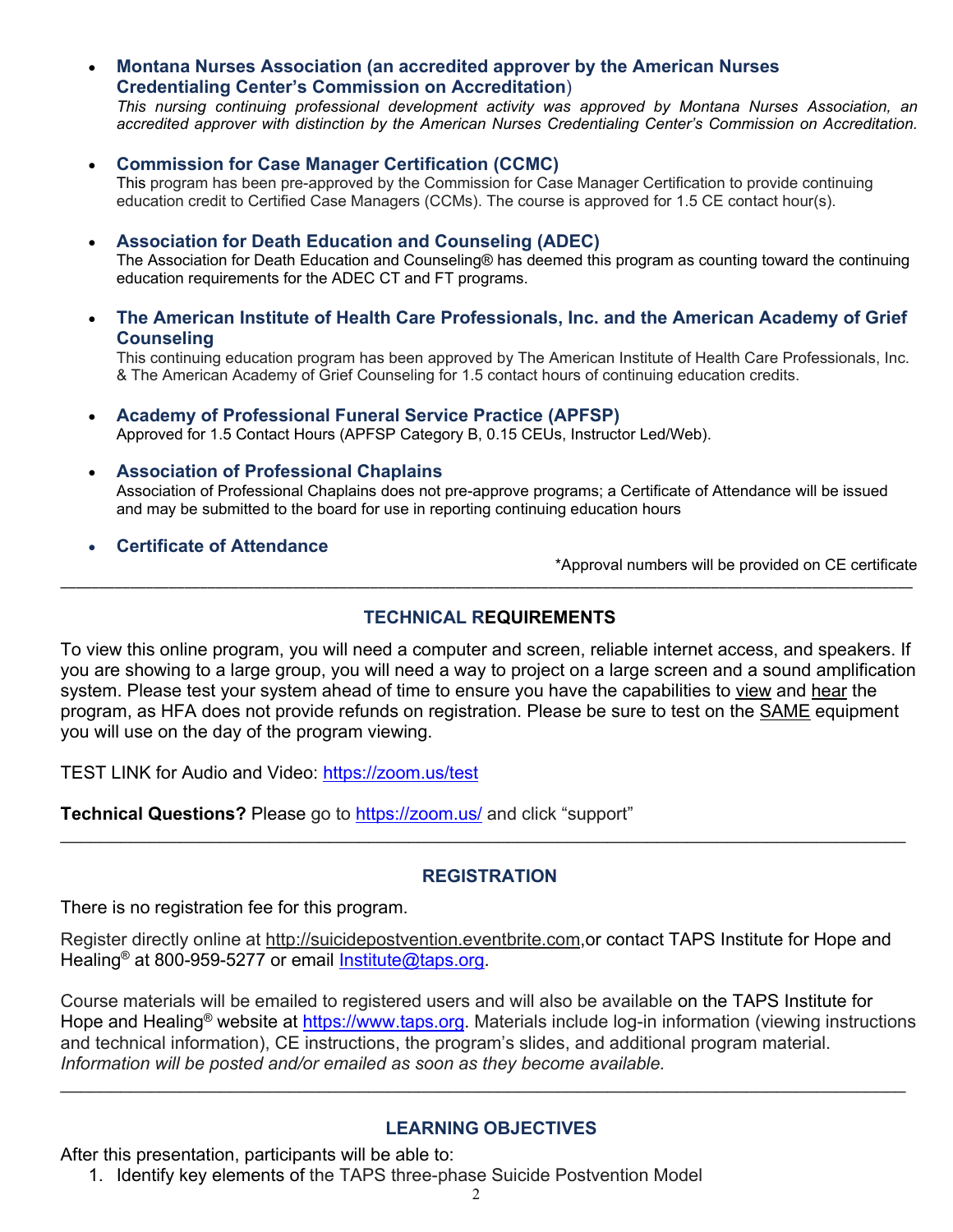- 2. Describe the value of utilizing peers in supporting suicide survivors
- 3. Explain ways to develop safe messaging and communication for suicide survivors seeking help and care
- 4. Define the opportunities that suicide loss can provide for post-traumatic growth

#### **PROGRAM OUTLINE**

 $\_$  , and the contribution of the contribution of the contribution of the contribution of the contribution of  $\mathcal{L}_\text{max}$ 

- $\bullet$  Introduction (9 min)
	- TAPS mission
	- TAPS core services
- Suicide: responding to the need (15 min)
	- Suicidology terms
	- Postvention
	- Grief and Trauma
	- Unique concerns of suicide loss
- TAPS Suicide Postvention Model (25 min)
	- History
	- Phase 1: Stabilization
	- Phase 2: Grief Work
	- Phase 3: Post-traumatic growth
- Safe Messaging & Communication (10 min)
	- Components of Trauma-Informed Care
- How the Model is deployed in care for survivors at TAPS (10 min)
- Key Takeaways/Summary (8 min)
	- TAPS Resources
- About the Presenters (1 min)
- Question and Answer Session (10 min)
- Closing and CE Information (2 min)

## **COURSE COMPLETION REQUIREMENTS**

\_\_\_\_\_\_\_\_\_\_\_\_\_\_\_\_\_\_\_\_\_\_\_\_\_\_\_\_\_\_\_\_\_\_\_\_\_\_\_\_\_\_\_\_\_\_\_\_\_\_\_\_\_\_\_\_\_\_\_\_\_\_\_\_\_\_\_\_\_\_\_\_\_\_\_\_\_\_\_\_\_\_\_\_\_\_\_\_\_\_\_\_\_\_\_\_\_\_\_\_\_\_\_\_\_\_\_\_\_\_

Participants must attend the entire 1.5 hour program. Partial credit is not awarded. Participants must also complete the entire CE process online, before the CE deadline (see above for specific CE deadlines). In order to go online, attendees will need to enter in a Course Code, which is only provided at the end of the program. The online CE process includes a required evaluation form and exam. The exam must be completed at 80% or above (the exam may be re-taken, if necessary). Attendees will be able to choose the board they wish to receive credit from (from the approved list of boards\*) and will then be able to print their CE certificate immediately after completing all CE requirements online (on the TAPS Institute for Hope and Healing® CE site at educate hospicefoundation.org).

\*A complete list of board approvals for this webinar program will be posted to this document (see above). Please check back for updates on the approval status for each board.

 $\_$  , and the contribution of the contribution of the contribution of the contribution of the contribution of  $\mathcal{L}_\text{max}$ 

## **EXPERT PANELISTS**

## **Kim Burditt, MSW**

As Senior Manager of Programs & Logistics for TAPS Suicide Prevention & Postvention program, Kim has planned and executed a wide range of TAPS events, including the TAPS National Military Suicide Survivor Seminar each year. After the suicide death of her only sibling, USMC veteran Jon Hoffman, Kim's heart is in